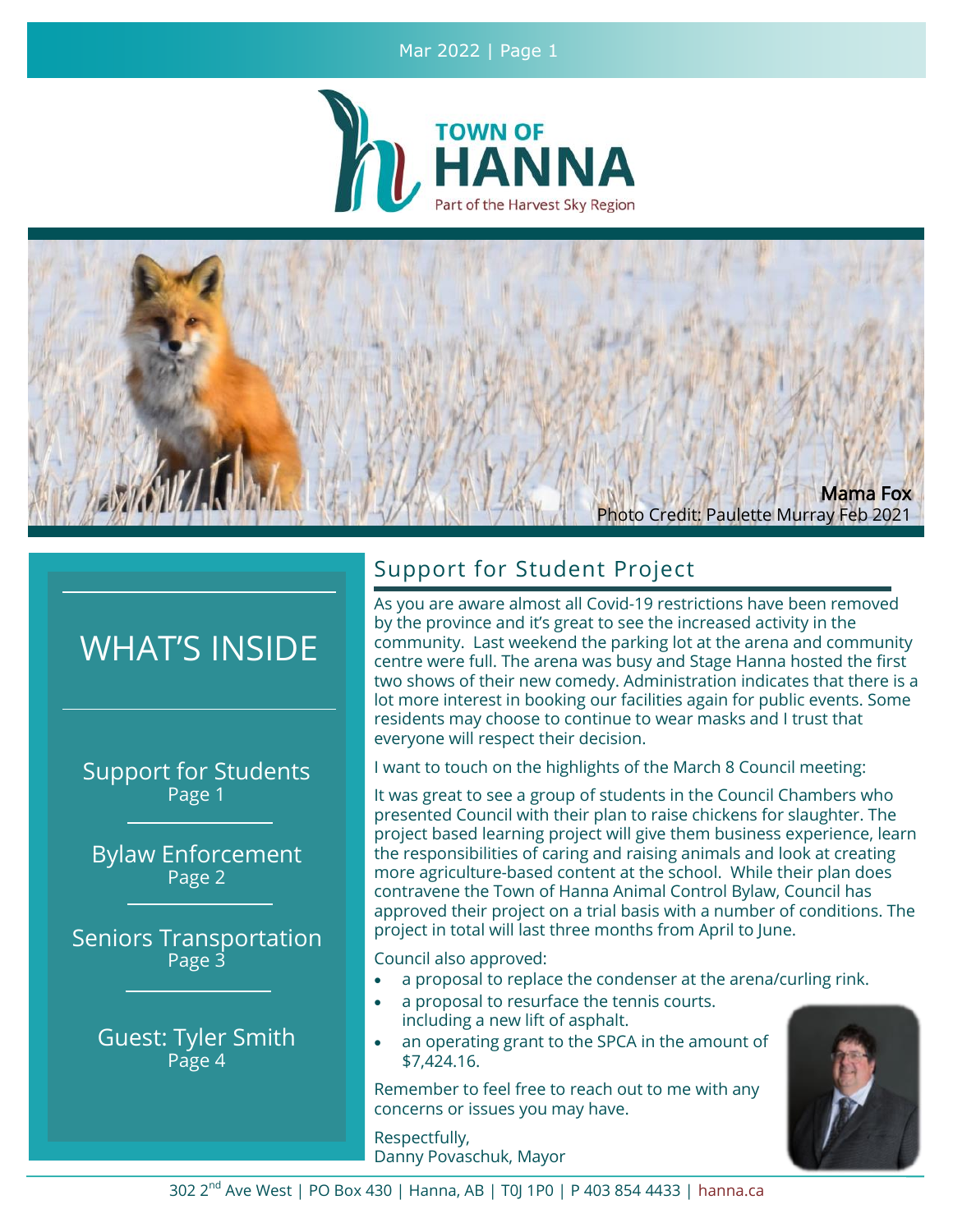## Mar 2022 | Page 2

# Bylaw Services are Changing



Effective March 1, 2022, Special Areas Board Community Peace Officers (CPOs) are providing enforcement services to the Town of Hanna on a contracted basis.

Community Peace Officers will take their direction from the Town of Hanna and will focus their time on municipal bylaws such as:

- unsightly properties,
- on street parking, including RVs and trailers,
- sidewalk snow removal,
- garbage issues,
- noise, and
- business licensing.

Peace Officers will address dangerous dogs, animal protection, and animal control but will not provide animal capture services.

You will notice that the CPOs have marked patrol vehicles and they are in a CPO uniform with the Special Areas logo. If you are approached but feel unsure, Special Areas CPOs are happy to produce identification.

The Town of Hanna has always taken an educationfirst approach to enforcement. If a situation can be resolved by municipal employees and an opportunity to educate there will be no need to involve the Peace Officers and issue tickets.

If you live within the Town of Hanna, you should continue to submit your bylaw concerns through the Town Office. This can be done in a number of ways all of which are outlined and available at hanna.ca/ enforcement.

- Complete and submit the online interactive report.
- Complete the paper based form and deliver it to the Town Office during regular business hours.
- Drop in or phone to complete the form or receive assistance with completing the form.

Town staff have tried to keep the process simple and streamlined.

Remember, if you need immediate assistance or your concern relates to immediate public safety, always contact 911.

"This joint approach to bylaw enforcement is another example of our good working relationship with the Special Areas."

— Mayor Danny Povaschuk, Town of Hanna

# RCMP Request Assistance

## RCMP Town Hall

Mar 24 at 6:00 pm Community Centre Everyone welcome

Survey: hanna.ca/rcmp



Sgt. Raimo Loo of the Hanna RCMP Detachment would like to hear from community members who may have any comments about policing issues in the area. Annually, RCMP detachments are required to prepare and submit a Community Policing Plan. Members are asked to collect information from the public and use this information to help identify priority areas for the coming year.

Town of Hanna is working with Sgt. Raimo to encourage people to respond to the survey recently released.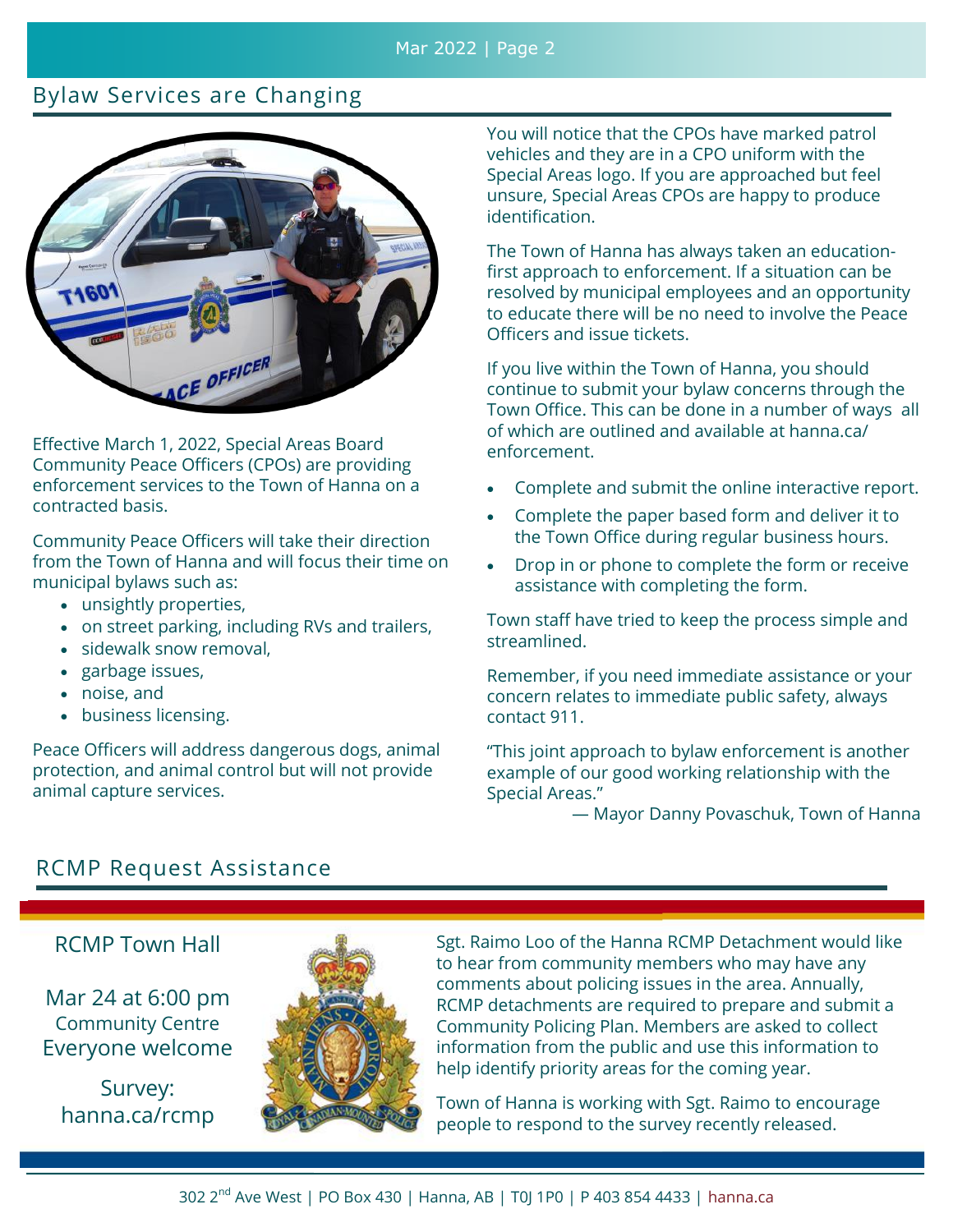## Mar 2022 | Page 3

# **VOLUNTEER DRIVERS NEEDED IN HANNA!**

The Town of Hanna has partnered with Drive Happiness to bring low-cost assisted transportation to Hanna, and volunteer drivers who own a vehicle

are urgently needed to kickstart the program! Help local seniors access medical care, grocery stores, recreation, and more. You'll choose when and



where you drive and receive a fuel reimbursement.

Details and application forms available at <https://drivehappiness.ca/volunteering/>

C HELP LOCAL SENIORS GET WHEREVER THEY NEED TO GO

C FLEXIBLE AND REWARDING WITH A FUEL REIMBURSEMENT

Applications at drivehappiness.ca or the Hanna Town Office!

# It's Income Tax Time

The Community Volunteer Income Tax Program (CVITP) is a free service where trained volunteers complete and file tax returns for eligible people. Town of Hanna is pleased to have been approved by the Government of Canada to coordinate this service.



In order to be eligible for the CVITP individuals must have a modest income and a simple tax situation. Individuals assisted by the program include:

- seniors
- youth and students
- persons with disabilities
- individuals with a modest income
- newcomers and refugees
- homeless and housing insecure individuals
- indigenous peoples.

Please phone the Town Office to book an available time for a volunteer to phone you. Together, you will determine eligibility.

# Construction Season

If you are planning a construction or renovation project, or if you want to change the use of an existing building you will require a permit.



Development permits address the impact of a development on surrounding properties. Building permits deal with the structural stability as well as the health and safety of the building and its' occupants. Regulations and procedures may seem overwhelming so please talk to the Town's Development Officer as you prepare your plans.

Meeting early in the process can help to avoid surprises and ensure that your project proceeds quickly and smoothly.

# Notice to Taxpayers

**Mar 9, 2022:** Property Assessment Notices for 2022 were mailed.

**Open House:** May 9 from 3:00 pm to 6:00 pm. Assessors from Municipal Property Consultants are available to answer questions about your property assessment – no appointment is necessary. You may also contact them directly: (403) 309-4190 or [t.willoughby@mpc2009.com.](mailto:t.willoughby@mpc2009.com)

**Appeal Deadline:** May 16, 2022. If you are not satisfied after consulting with the assessor, an appeal may be initiated by submitting an assessment review board complaint. This form can be obtained at the town office or online at: hanna.ca/appealprocess.

If you have not received your assessment notice or have questions, please contact the town office.

| L HANNA Alerts<br>Receive public safety alerts such as water<br>outages, fire, RCMP, evacuation, and snow<br>removal directly to your phone.<br>hanna.ca/alert |  |
|----------------------------------------------------------------------------------------------------------------------------------------------------------------|--|
| Register today<br>A test alert will be conducted soon                                                                                                          |  |